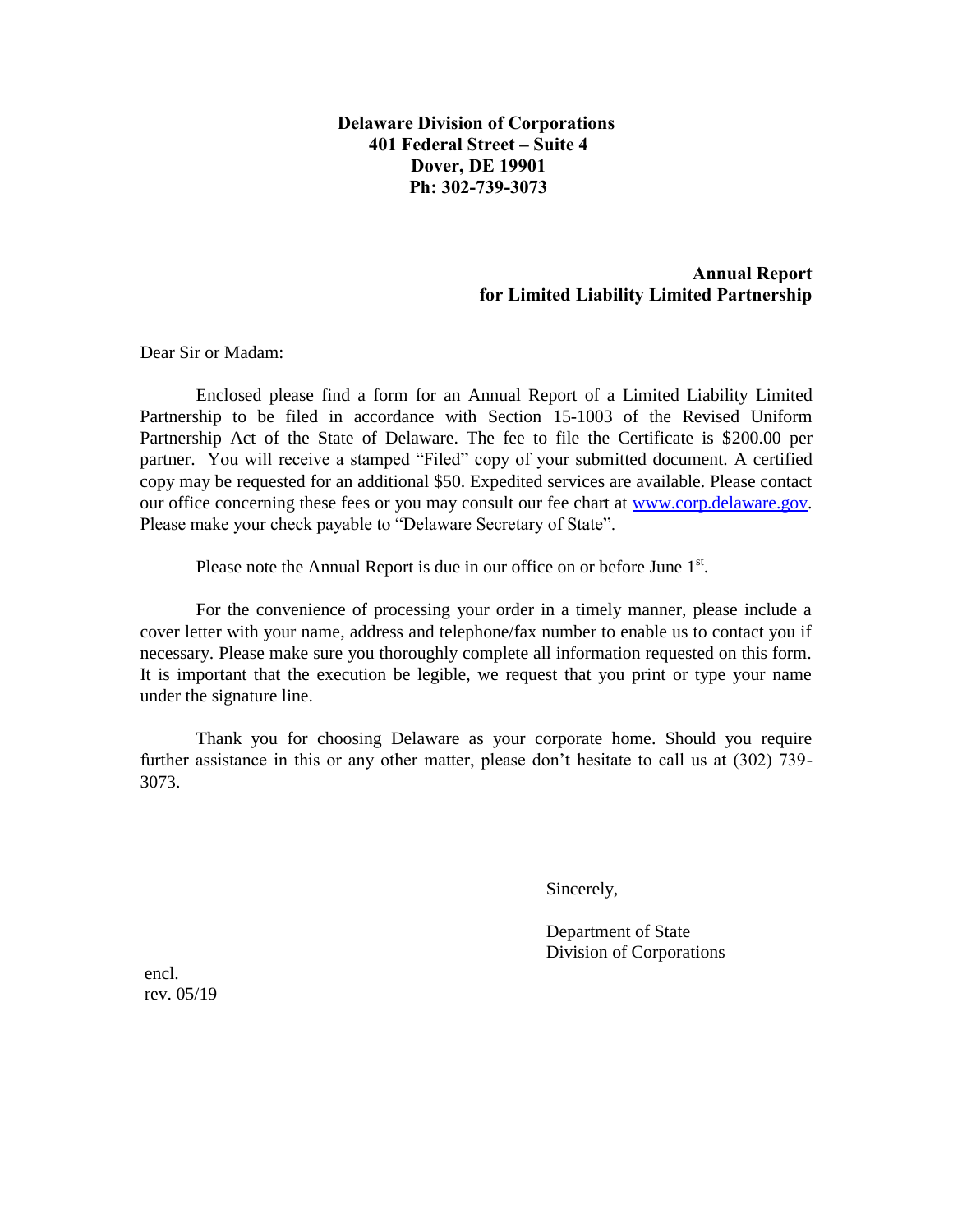## *Special Instructions – Annual Report of a Limited Liability Limited Partnership*

*This form is to be used as a Template only. The following instructions will help you in correctly completing your Annual Report. The instructions will be numbered to correspond with the article it is referencing.* 

- *1. The current name of the limited liability limited partnership exactly as it appears in our records. Please visit our website to verify the name.*
- *2. List the current number of partners in the limited liability limited partnership. This refers to general partners only.*
- *3. List the name and address of the registered agent you are appointing to accept service of process for the limited liability limited partnership.*

*Execution Block - The document must be signed by an authorized person or partner of the limited liability limited partnership pursuant to Section 15-105 of Title 6, Chapter 15. The name of the person must be typed or written legibly underneath the signature.* 

*This form contains information required by statute; if you need to add additional information permitted by statute you may draft a new document. Please feel free to call our office at 302-739-3073 for assistance in completing this form.* 

*Sincerely,* 

*Delaware Division of Corporations*